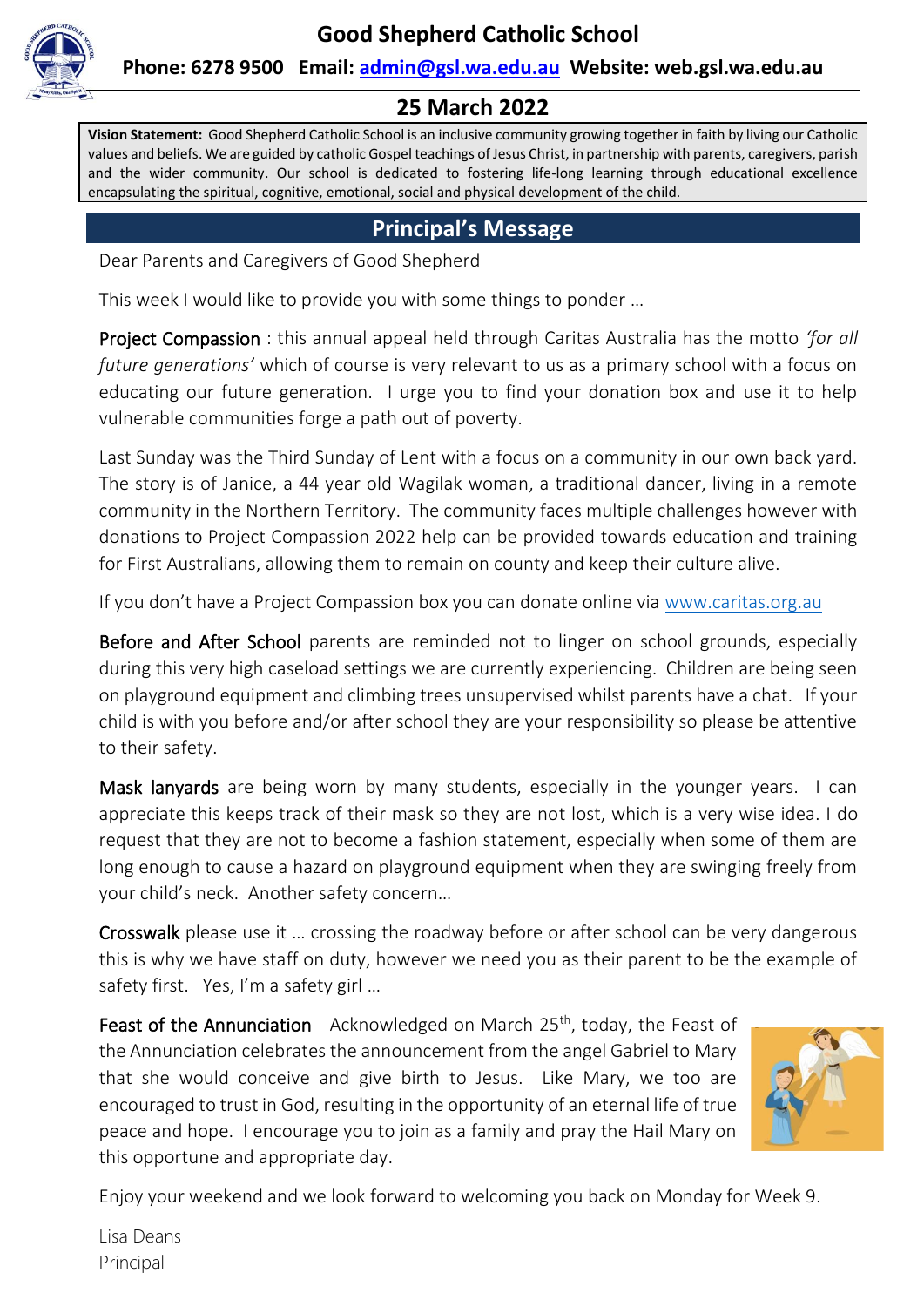### **School Values**



Our Catholic Values underpin all of our 6 school values. This year our School is focusing on our school value…



### *Respect*

We value ourselves, our faith, others, their property and the environment.

#### **Birthday's** The following celebrated a birthday this week. We wish them a very **HAPPY BIRTHDAY!** *These will be acknowledged at our Monday assembly* Benjamin Scanlon 1B Zane Zaw Tint PPB Chloe Nguyen 3W Jasmine Sabetta 3B Violet Coles 3W Jaxon Atkinson KB Narayani Sharma PPB **Faction Points Noonan House: 66 Maali House: 61 Francis House: 56 Foley House: 52 Term Dates 2022** *Pupil Free Days*  Term 1 Monday 31<sup>st</sup> January – Thursday 7<sup>th</sup> April  *March (Labour Day) Friday 8th Friday 8<sup>th</sup> April* Term 2 Tuesday 26<sup>th</sup> April – Thursday 30<sup>th</sup> June *Monday*  $6^{th}$  June (WA Day)  *Friday 1st July*  Term 3 Monday 18<sup>th</sup> July – Thursday 22<sup>nd</sup> September  *August*  Term 4 Monday 10<sup>th</sup> October – Friday 9<sup>th</sup> December *Monday* 7<sup>th</sup> November **Important Dates to Remember**  *Subject to change, based on Covid-19 advice*

6W Class Assembly 1 April 2022 Early Close Parent/Teacher Meetings - 12.30pm 4 April 2022 Last Day Term 1 7 April 2022



### **NAPLAN 2022**

NAPLAN is a Numeracy and Literacy assessment for students in Years 3 and 5 held in May each year. Parent information pamphlets will be sent home to families shortly. Online practise tests will take place over the next few weeks. For more information, please visit



[Public demonstration site \(nap.edu.au\)](https://www.nap.edu.au/online-assessment/public-demonstration-site)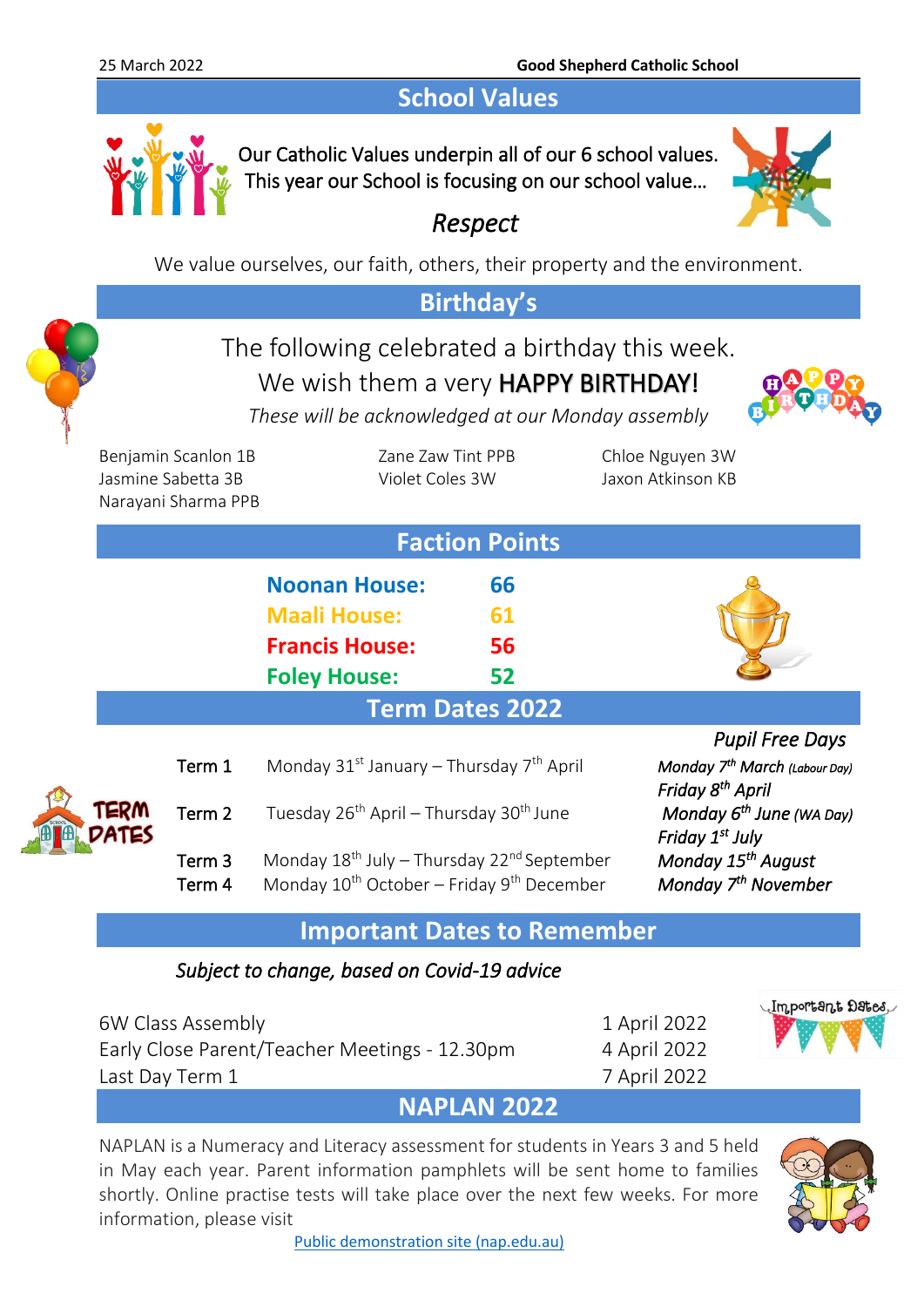#### **School Fees 2022**

Thank you to the families that have made payment on their 2022 school fees.

If you have not completed a direct debit authorisation form, then Option 01 full annual payment was due 14 March. Option 02 - two instalments the first payment was due 5 March.

**School Fees** 

IMPORTANT - Some families are yet to return their Payment Option Advice Form which was due 25<sup>th</sup> February. Please complete and return the Payment Option Form via email [finance@gsl.wa.edu.au](mailto:finance@gsl.wa.edu.au) or direct to the office.

Health Care Card Fee Discount Scheme – Parents who have a current Family Health Care Card or Pensioner Concession Card are eligible to apply for a discount in tuition fees. To apply for this scheme please download the HCC form from the website and present an up to date concession and form to the front office.

Parents who are experiencing financial hardship are asked to make an appointment to meet with Mrs Adelina Kusabs. Any arrangements agreed to are strictly confidential and must be renewed at the beginning of each school year.

If you have any queries regarding your fees or the payment schedule, please contact the school office.

#### **COVID-19 update**

Covid-19 Notification

Reminder to log your child's COVID-19 PCR or RAT test results on the portal. There is a link on the website or via : [https://cewa](https://cewa-collections.powerappsportals.com/COVID-19-Self-Reporting-Form/)[collections.powerappsportals.com/COVID-19-Self-](https://cewa-collections.powerappsportals.com/COVID-19-Self-Reporting-Form/)[Reporting-Form/](https://cewa-collections.powerappsportals.com/COVID-19-Self-Reporting-Form/)

Given the ongoing changing of the regulations, please do not hesitate to contact the school for clarification of dates and guidelines.

An updated notification on close contacts letter from the Executive Director of Catholic Education WA was sent home today, please look out for it. This poster may also help  $\rightarrow$ 

As sent via email yesterday we have had multiple classes impacted by COVID+ test results. Fortunately we are managing to only have minimal close contacts at school.

## What do the new COVID-19 rules mean for my child?

| <b>MY CHILD IS:</b>                            | <b>SEND TO SCHOOL?</b>                                                                                                               |
|------------------------------------------------|--------------------------------------------------------------------------------------------------------------------------------------|
| Close contact.<br>no symptoms                  | Yes, your child should attend<br>after a negative RAT or PCR test.<br>Monitor their health, conduct<br>PCR on Day 6 or RAT on Day 7. |
| Household<br>close contact                     | No, your child should isolate for<br>7 days. Monitor their health,<br>conduct PCR on Day 6 or RAT<br>on Day 7.                       |
| Close contact,<br>some symptoms                | No, your child should stay home.<br>Conduct PCR on Day 6 or RAT<br>on Day 7.                                                         |
| Negative,<br>some symptoms                     | No, your child should stay home.<br>It may not be COVID-19 but if<br>your child is not well they should<br>rest at home.             |
| You're invited to report COVID-19 test results | via the COVID-19 Self-Reporting Portal.                                                                                              |
| safeschools                                    | <b>CATHOLIC EDUCATION</b><br><b>WESTERN AUSTRALIA</b>                                                                                |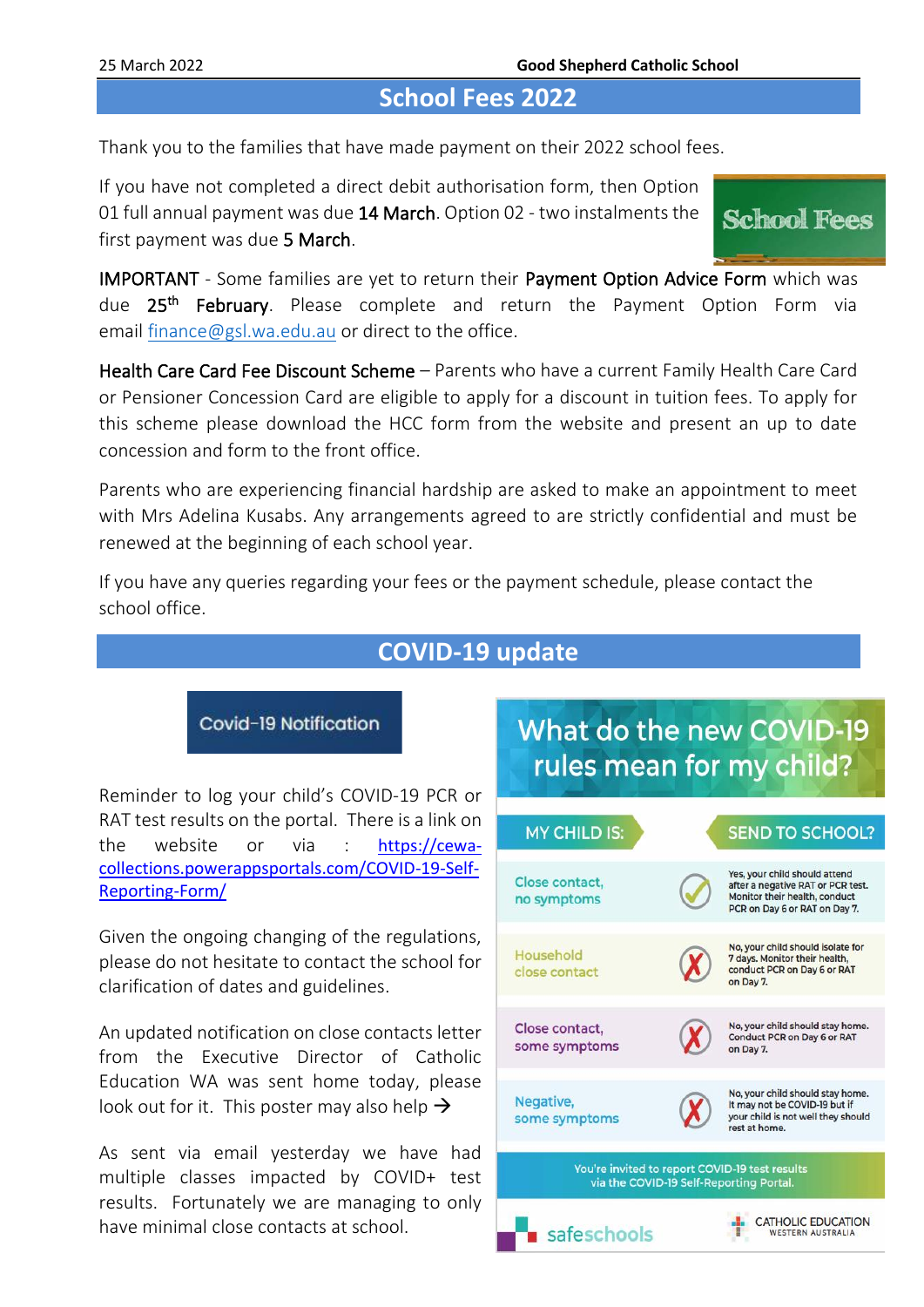#### 25 March 2022 **Good Shepherd Catholic School**

#### **Message from Year 6 Senior Leaders**

This week we celebrated Harmony Day as well as keeping safe during COVID times. We had lots of fun riding to school on Friday- thanks to Mr B and those who helped him to organise. Sadly Year 6 should have been on camp this week, fingers crossed we can go on camp later in the year without masks.

A joke for you Knock! Knock! Who's there? Don't come in just stay 1.5metres away.



Thanks again for Mr B organising the ride2School program. Archie Morris and Fasika Eyayu

#### **Bowl Patrol**

Recently, students have had fun learning the skills of tenpin bowling with help from the federal Sporting Schools Grant. Tenpin bowling helps to improve balance, fitness, targeting

and focus which are all important skills of the sport. If students want to continue tenpin bowling, Zone Bowling Morley is running Bowl Patrol next term, a national 8-week junior learn to bowl program. For more information you can visit [https://bowlpatrol.com.au/.](https://bowlpatrol.com.au/)



#### **Eco Warriors – Sustainability**

#### Earth Hour

Today, Good Shepherd participated in Earth Hour by switching off all the lights in the school and turning off all electronic devices after lunch. If you would like to participate in Earth Hour, it is tomorrow, Saturday 26 March at 8:30pm. It is not essential to register but if you are interested, click on the link:<https://www.earthhour.org.au/register#register-form>

#### Trash Free Tuesday

While every day should be trash free, Tuesdays at Good Shepherd are special days where we focus on reducing our waste from our school lunches. Please see chart below for more information.

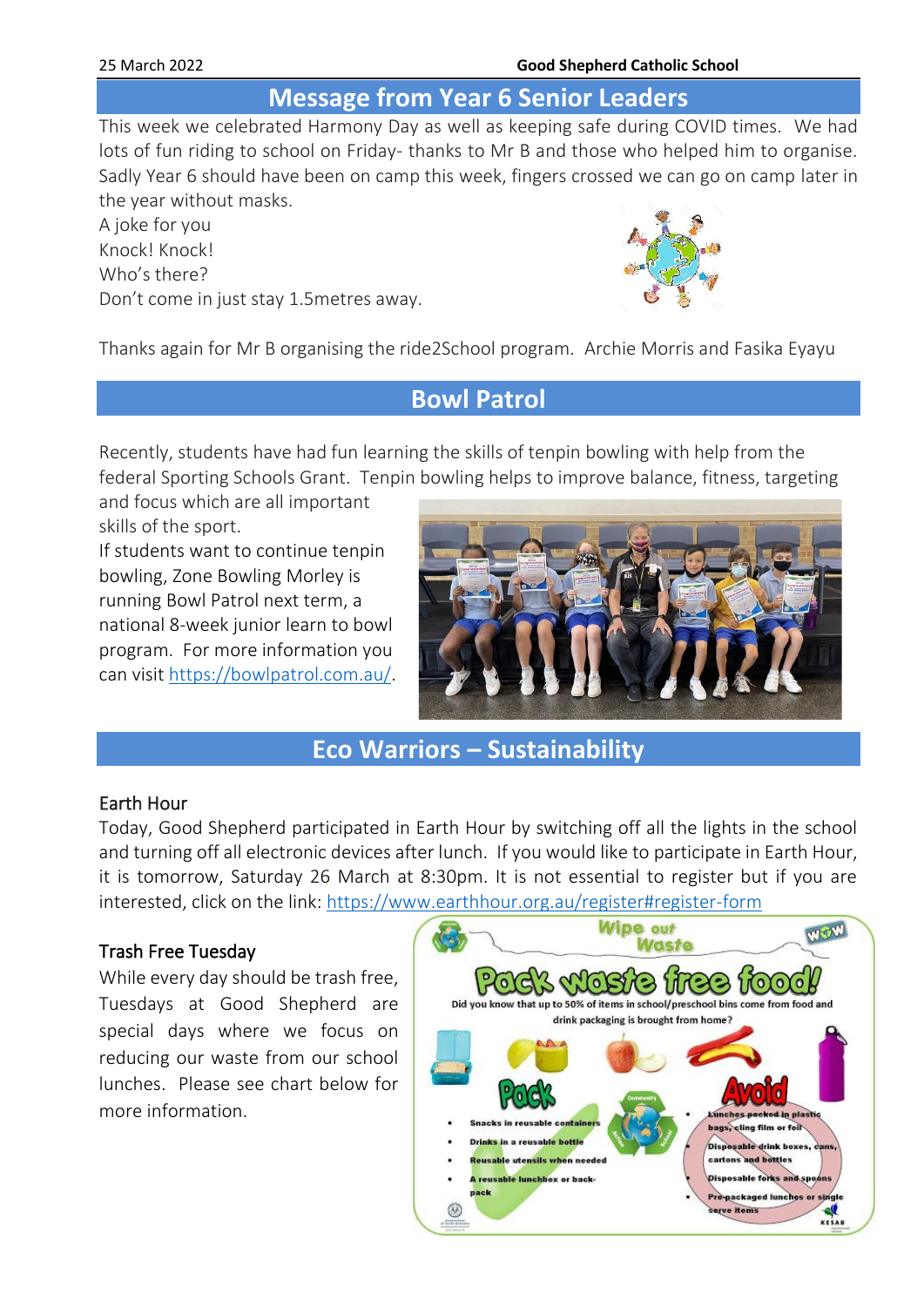## **COVID-19 : talking to your children**

You will find a lot of information in the media about COVID-19 which may create concern about how your child is managing, what they know and what they think.



#### **Facebook Page**

Good Shepherd Lockridge has its own Facebook Page. Please like our page and follow us as we begin to use this social forum to update you on information and current events happening within our wonderful school. Search @GoodShepherdLockridge



#### **Uniform Shop**

Due to the restrictions minimising parents on school site, if you would like to place an order for uniform items please fill in the Uniform Order Form. Payment must be made in full before orders are processed and can be arranged via credit card by filling in the details at the end of the form, or alternatively organised through the School Office. Completed forms can be emailed to [admin@gsl.wa.edu.au.](mailto:admin@gsl.wa.edu.au) Orders will be sent home through the eldest child on the next available day. Forms can be downloaded in the attachment or on the school website: <https://www.gsl.wa.edu.au/school-uniform/> If you do not wish to leave your credit card details, please provide cash in an envelope along with your completed uniform order form.

#### Uniform Fittings

At this point in time the Uniform Shop is not open to families for fittings. If you are unsure of sizing we are able to go to your child's class during school time and measure items against your child to see which size would be appropriate. If you purchase a size and are not happy with it, items can be exchanged for an alternative size. Please fill in an Order Form and email it to admin along with any comments if you would like the sizing checked by our Uniform staff.

| <b>Iniform Shop</b> |
|---------------------|
| Opening             |
| nes                 |
|                     |

| <b>Uniform Shop Trading Hours</b> |                        |  |
|-----------------------------------|------------------------|--|
| Tuesday                           | $8:15am -$             |  |
|                                   | 9:15am                 |  |
| Friday                            |                        |  |
|                                   | $2:15pm -$<br>$3:15pm$ |  |



<http://web.gsl.wa.edu.au/stewardship/school-uniform/>

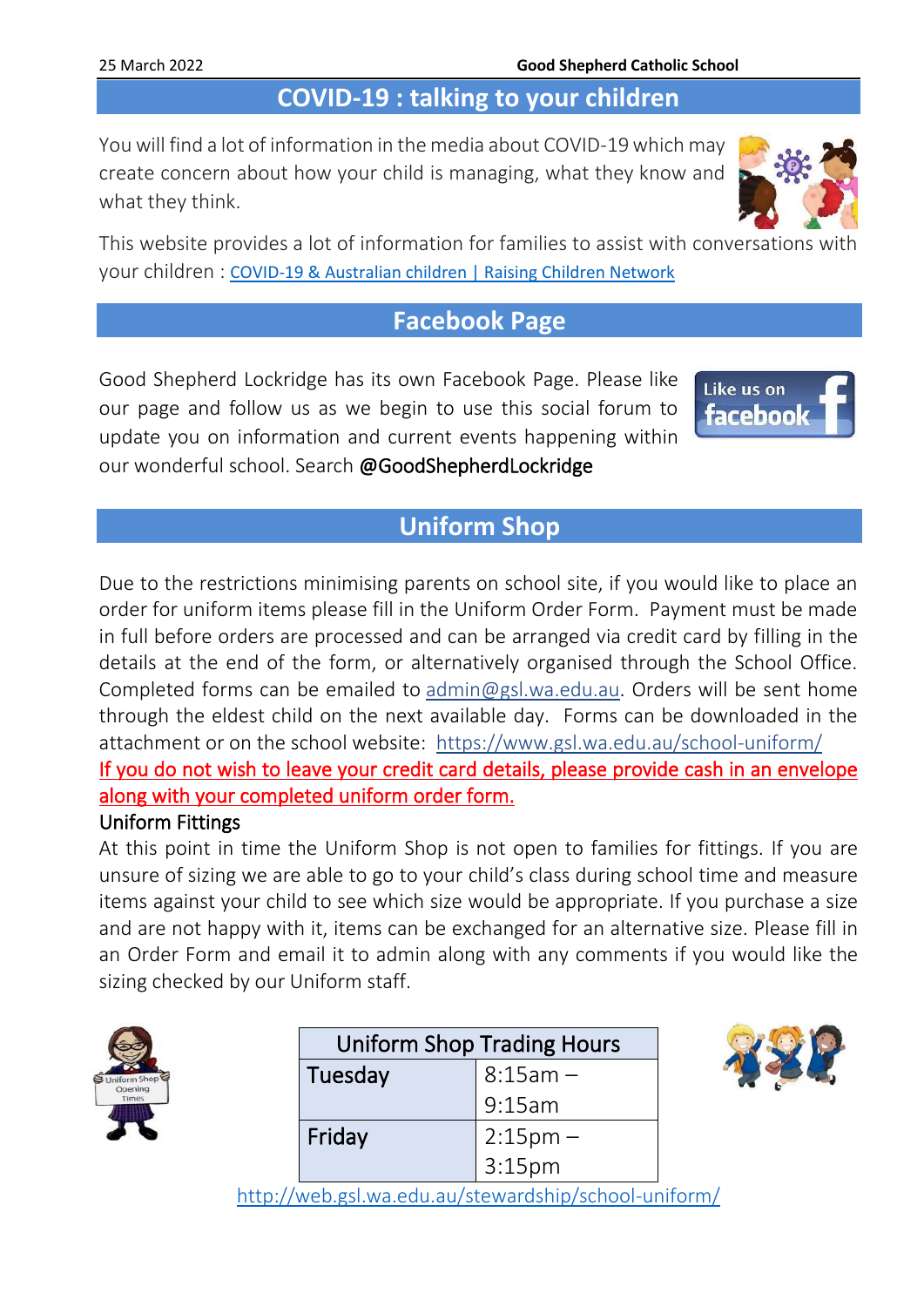#### 25 March 2022 **Good Shepherd Catholic School**

#### **Canteen**

Recess orders will be accepted from all students in Kindy to Year 6. We ask parents to write their order on an envelope and place the correct money to avoid handling change. The Canteen Menu is available on our Website. <http://web.gsl.wa.edu.au/our-families/debbies-deli/>



## **Camp Australia**

# **Early School Finish Day**

Experience the magic of inspiring programs at Your OSHC after [School Name]'s early finish!

|                                                                                                               | Date:         | 4 April 2022                                                                                      |                                                                                                                                                                                                                                                                                                         |                |
|---------------------------------------------------------------------------------------------------------------|---------------|---------------------------------------------------------------------------------------------------|---------------------------------------------------------------------------------------------------------------------------------------------------------------------------------------------------------------------------------------------------------------------------------------------------------|----------------|
|                                                                                                               | Time:         | 12:00 PM - 06:00 PM                                                                               |                                                                                                                                                                                                                                                                                                         |                |
|                                                                                                               | Location:     | OSHC room at Good<br>Shepherd Catholic School<br>Lockridge                                        |                                                                                                                                                                                                                                                                                                         |                |
|                                                                                                               | Fees:         | \$8.00 per hour from 12:00pm<br>- 2:45 pm. Usual After Care<br>fees apply from 2:45pm<br>onwards. |                                                                                                                                                                                                                                                                                                         |                |
| To book and view your fees, visit<br>www.campaustralia.com.au and<br>find your school's page.                 |               |                                                                                                   |                                                                                                                                                                                                                                                                                                         |                |
| Or call our Customer Care Team<br>on 1300 105 343.<br>To attend our program your<br>child must be registered. |               |                                                                                                   | Child Care Subsidy (CCS)<br>The Child Care Subsidy can provide up to 85% off your fees.<br>Your eligibility is determined by your family's annual adjusted taxable<br>income, the type of childcare you use, and your activity level<br>To find out if you're eligible, contact Centrelink on 13 61 50. |                |
|                                                                                                               | Your<br>OSHC. |                                                                                                   | Tailored before and after school<br>experiences that children love.                                                                                                                                                                                                                                     |                |
| To book, visit www.campaustralia.com.au                                                                       |               |                                                                                                   |                                                                                                                                                                                                                                                                                                         | b٧<br>ustralia |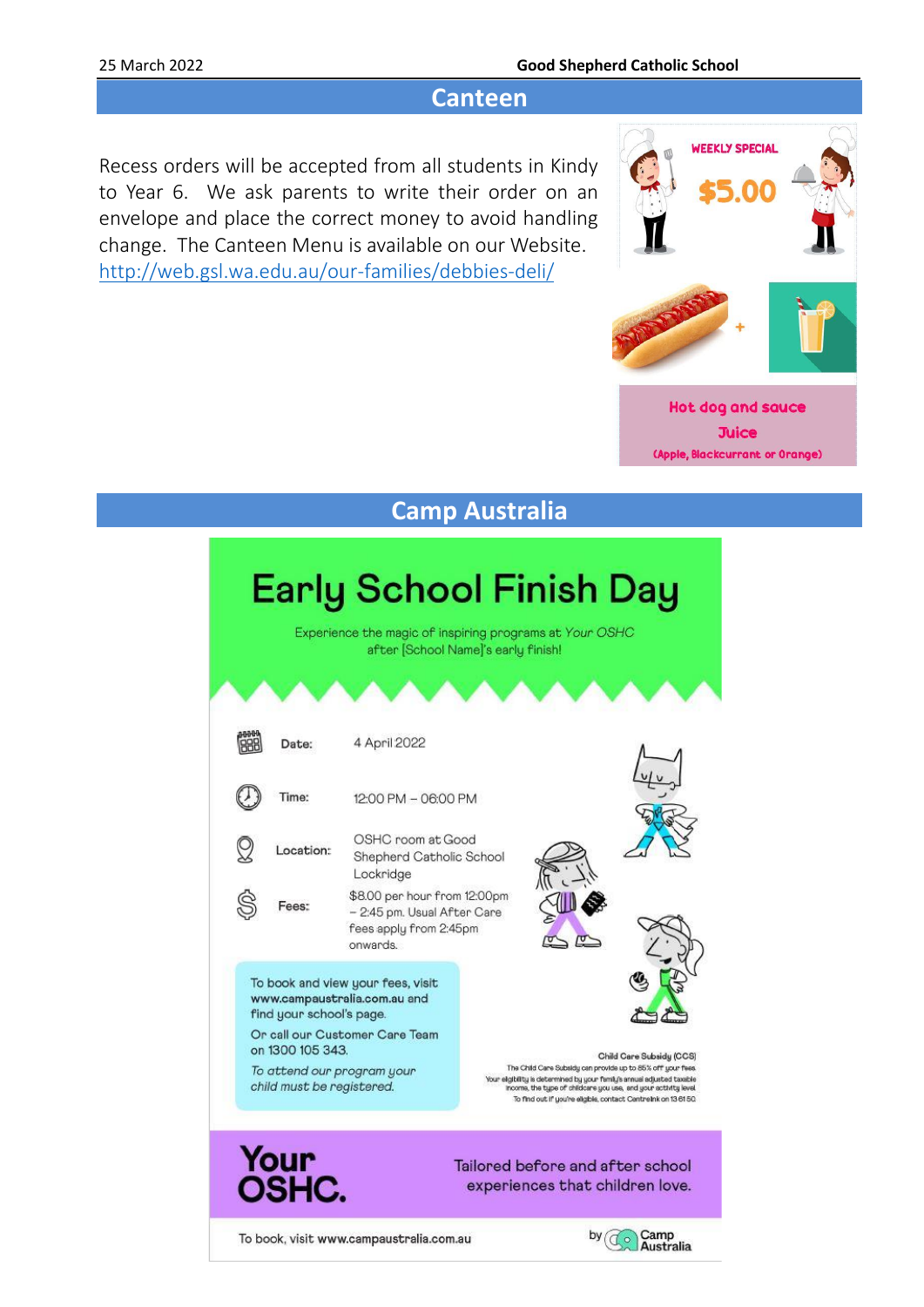#### **The P&F Page!**

#### **EEGGCITING NEWS**

#### Upcoming Celebrations/Activities!



| 29 March | KB-Year 6 | Hot Cross Bun Day                              |
|----------|-----------|------------------------------------------------|
| 1 April  | кw        | Hot Cross Bun Day                              |
| 29 March |           | Easter basket donations and raffle tickets due |
| 1 April  |           | Raffles drawn by each class teacher            |

Don't forget to contact [gsl.pnf@gmail.com](mailto:gsl.pnf@gmail.com) to opt out of your Hot cross bun or request more raffle tickets!

#### **PIZZA PARTY/CRAZY SOCK DAY**

Thursday 7 April

Let's have a day dedicated to both. To celebrate the end of term, enjoy 2 slices of Margherita Pizzas and a Berri Icy Pole for dessert.

Wear your craziest socks along with your normal uniform for the day!

Don't forget to let the P&F know if your child has any dietary intolerances ([gsl.pnf@gmail.com\)](mailto:gsl.pnf@gmail.com).



Have fun seeing who has

the Craziest socks for the day!!!

#### **P&F MEETING UPDATE CONTACT US**

The P&F Meetings are now being hosted via

ZOOM to meet the current health directives. All are still welcome to attend however you will need to RSVP via email at least a day prior to the meeting so we are able to share the meeting invitation.

> Next meeting 17 May 2022



Sara Andacic (Vice President)



Good Shepherd Catholic School P&F Page